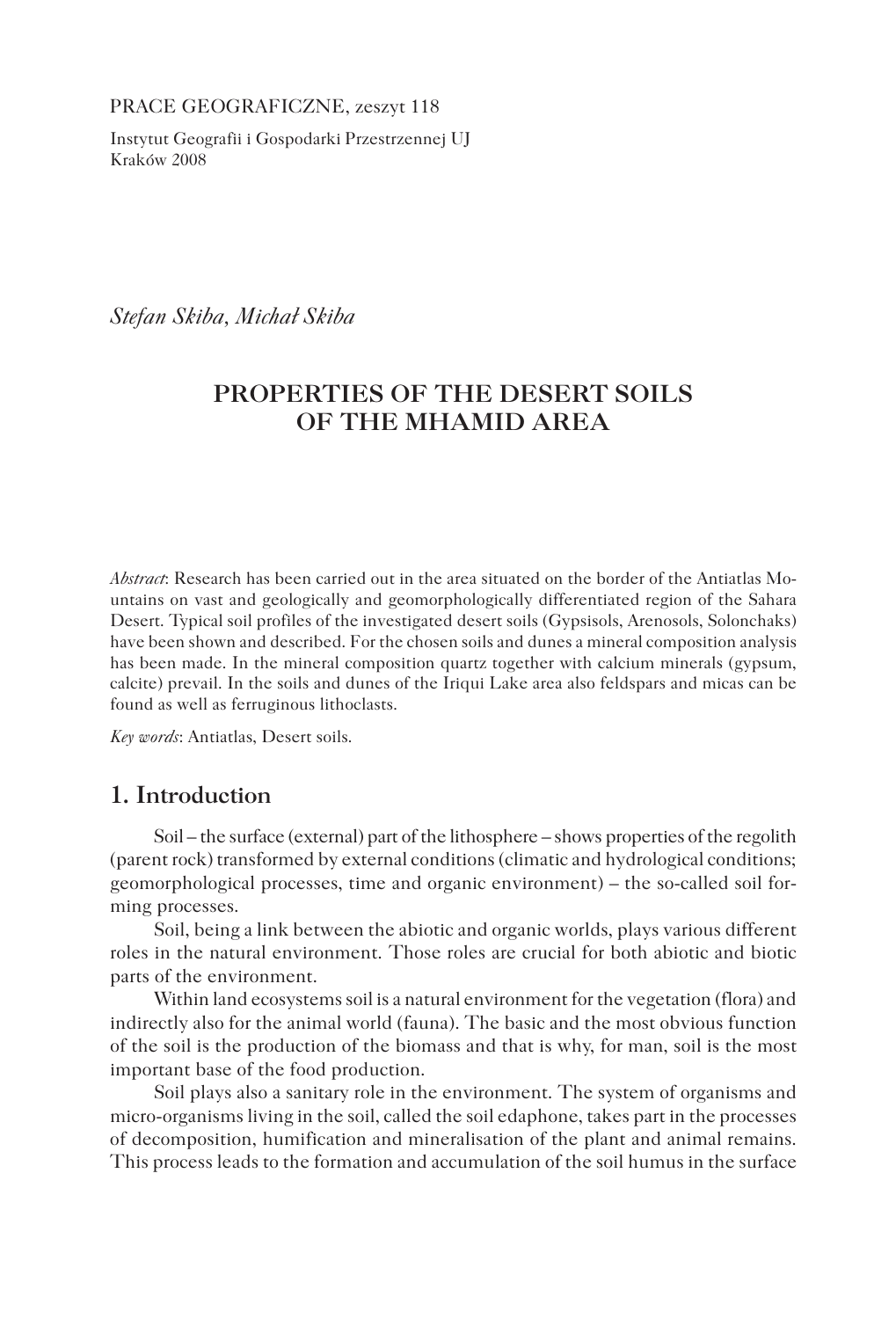soil horizons. Present in the soil humus together with clay minerals form a specific complex of the soil elements with sorption and cation exchange capacities. Those elements are responsible for the water accumulation and retention (hydrological function) and for the retention of nutrients contained in water and also those easily accessible for the vegetation. This natural property of the soil cover (the retention and accumulation of water and nutrients, but also toxic substances) allows the soil to play a role of a natural filter retaining elements toxic for the organic world.

The morphology of the soil profile, its differentiation into colour diagnostic horizons, allows the description of the soil genesis. In the case of its destruction or burial, it is a record of the changes in the natural environment within a geologic time [scale].

The above described role of the soil in the functioning of the natural environment (Skiba 2003) makes the soil one of the most important elements of the environment. The detailed characteristics of the soil cover allows the description of the environment's evolution what is especially important for the desert areas as the contemporary desert climate provides excellent conditions for the conservation of various relic forms (Bednarek, Prusinkiewicz 1997, Brady, Weil 1999, Birkeland 1999, Skiba 2003).

Arid regions cover considerably big areas of Morocco and the soils formed in those areas show properties of the climate where evaporation dominates over precipitation. That is why the products of mineral weathering are transported upwards within the soil profile (to the surface horizons) sometimes forming crust (desert pavement).

### **2. Research area**

Observations and field research were carried out in the region on the border of Antiatlas, on vast and geologically differentiated areas of the Sahara Desert (Dłużewski, Krzemień 2003). The area is built of weathering clay-gravel and sand- -grain formations, which form various different types of desert (serir, hamada, erg). In the discussed region vast areas are covered by layered sandy, silty and loam sediments of the Dra river or by clay-loam bottom sediments of the dry Iriqui lake.

Vegetation in the discussed area forms scattered patches of desert formations or bigger groups of tamarisk trees typical for arid regions . Within the oasis where the water conditions are considerably better (as a result of irrigation) palm trees and agricultural plants (small fields) occur.

### **3. Soil properties**

In the area of rock outcrops, on the southern slopes of Jebel Bani, desert rock initial soils dominate (Yermo-Lithic Leptosols), covered at places with tufts of xerothermal vegetation.

Within the wide valleys and on dune areas loose Aridic Arenosols occur. Layered loamy-clay formations of the Dra river and Iriqui lake sediments provide a base for the carbonate or sulfate enriched Fluvisols. Those soils have well formed diagnostic horizons gypsic or calcic. There are also patches of Solonchaks with crust of soluble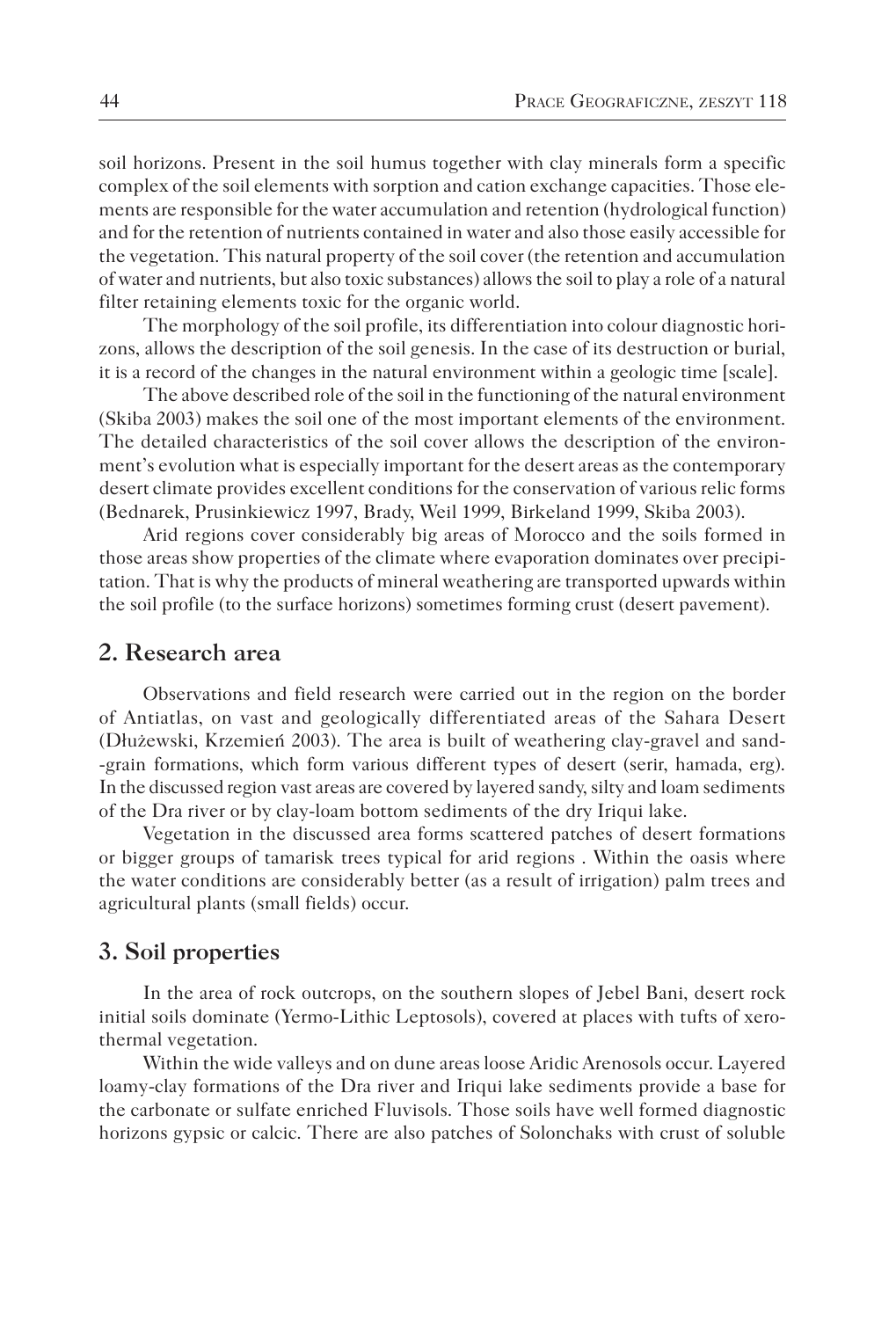salts. In the valley bottom, especially on loamy-clay formations polygonal cracks are formed, typical for Takyric or Vertic Aridisols (takyric desert soils).

It seems that fluvial processes that formed the regolith of these soils, have no further influence on the functioning of these soils as Fluvisols because of the fact that both the river and the lake are dry. Soils occurring in this area had lost their alluvial soil properties as they had been deprived of the river sediment supply. They show properties of evolutionary transformation into typical desert soils (Aridisols) enriched by oozing with calcium sulphate, calcium carbonate or easily soluble chlorite-carbonate salts (Gypsisols, Calcisols, Solonchaks).

In the northern and eastern part of the discussed area on the slopes of Antiatlas initial rock soils (Yermo-Lithic Leptosols) dominate.

These soils have well cemented weathering horizon of a few centimetres and they occur on gentle slopes, in cracks or on rock shelves. They are covered by tufts of xerothermal vegetation. Remains of the vegetation are transformed into humus. In general these soils contain very little humus, usually around 0.5%. The reaction of the weathering horizons is between pH 7.5-8.0. Weathering stony rock fragments (e.g. sandstone) are covered, in the surface area, by iron-manganese evaporation crust (lack). Initial soils form a mosaic with the non-soil outcrops of massive rock.

Soil formations of the dune areas belong to the initial sandy desert soils (Aridic Arenosols). Those formations consist mainly of sand fraction (2-0.05 mm) and the sand fraction content is usually bigger than 70-90%. Remaining part consists mainly of silt (0.05-0.002 mm) and the clay fraction (below 0.002 mm) constitutes approximately 1% or below of the whole soil profile. In the mineral composition of the sand (dune) formations usually quartz dominates (Figures 1-3) but also small amounts of carbonates (calcite) or sulphates (gypsum) occur as well as lithoclasts and ferruginous-clayey aggregates. The presence of calcite or gypsum in the aeolic sand formations should be associated with the transport of this material from the nearby in-dune crystalline carbonate and sulphate salt crust. Desert arenosols form an unstable initial soil cover in the investigated area. Those formations are deprived of vegetation or can be covered by single and scattered patches of xerothermal plants. In the small depressions also nebkhas occur, forming unstable (only periodically stable) sand fans. Bigger fan forms occur under the tamarisk trees.

In the stony and gravely areas (hamada, serir) typical reddish clay desert formations (Aridisols) occur. The profile of these soils starts with the surface gravel layer covered with black or black-reddish iron-manganese desert pavement. Below that brown or red (2.5YR 4/3-2.5YR 5/6) sandy clay loam formations occur and they are usually hard and well cemented by calcite or gypsum (Yermoduric or Takyric Calcisol, Gypsisol). The reaction of these soils is weakly alcaline (pH 7.5-8.0). Those formations are covered by small patches of dry desert vegetation, also single acacia trees occur there.

Alluvial sediments of the Dra river and the Iriqui lake sediments provide a silty clay loam parent material for the secondarily saturated with salt Calcic, Gypsic, Takyric Fluvisols.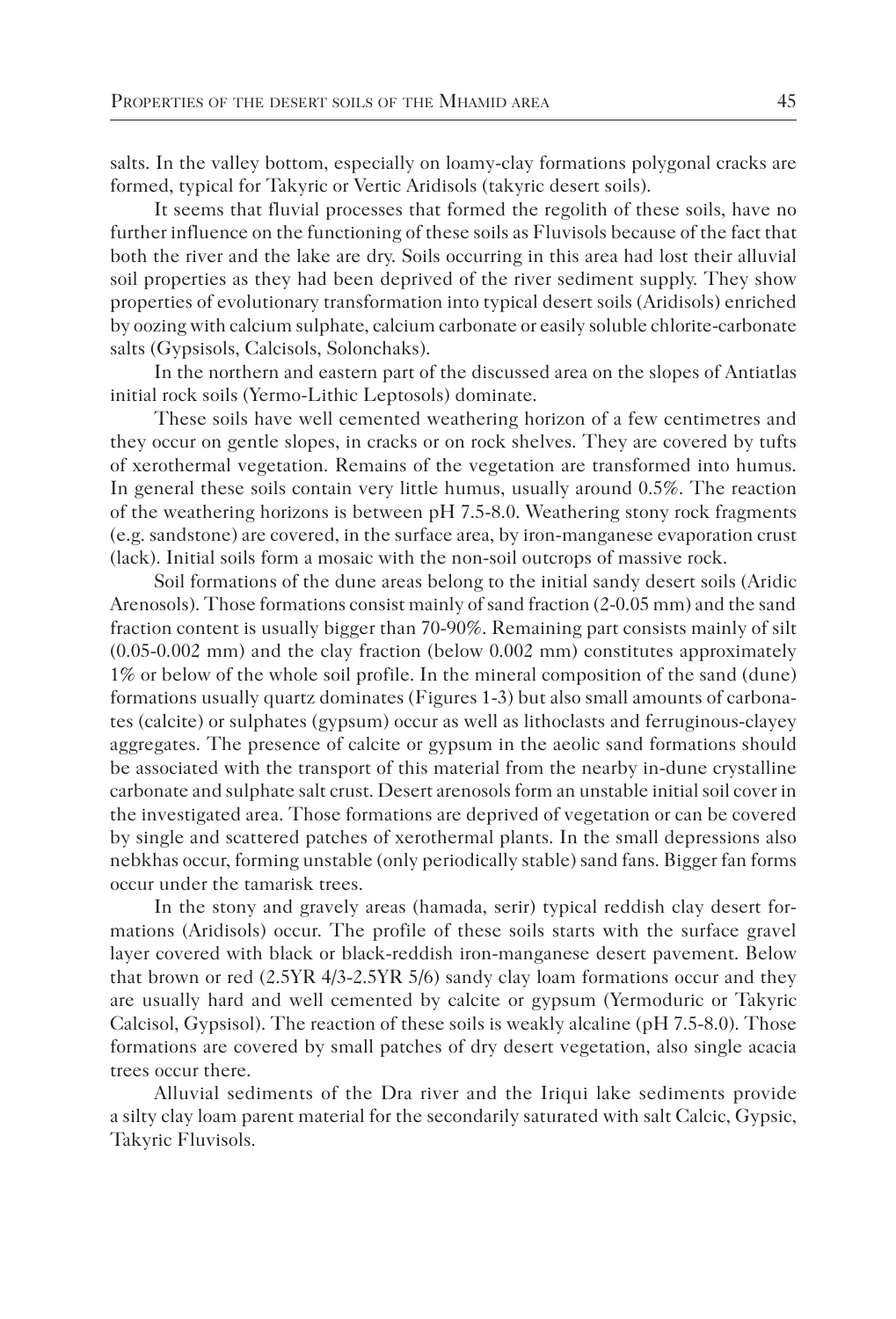

Figure1. Mineral composition of the surface layer of a dune – initial sandy soil (Aridic Arenosol): Q – Quartz, Cal – Calcite, M – Mica, F – Feldspar



Figure 2. Mineral composition of the soil profile no. 1: Q – Quartz, Cal – Calcite, M – Mica, F – Feldspar, Gy – Gypsum, Ch – Chlorite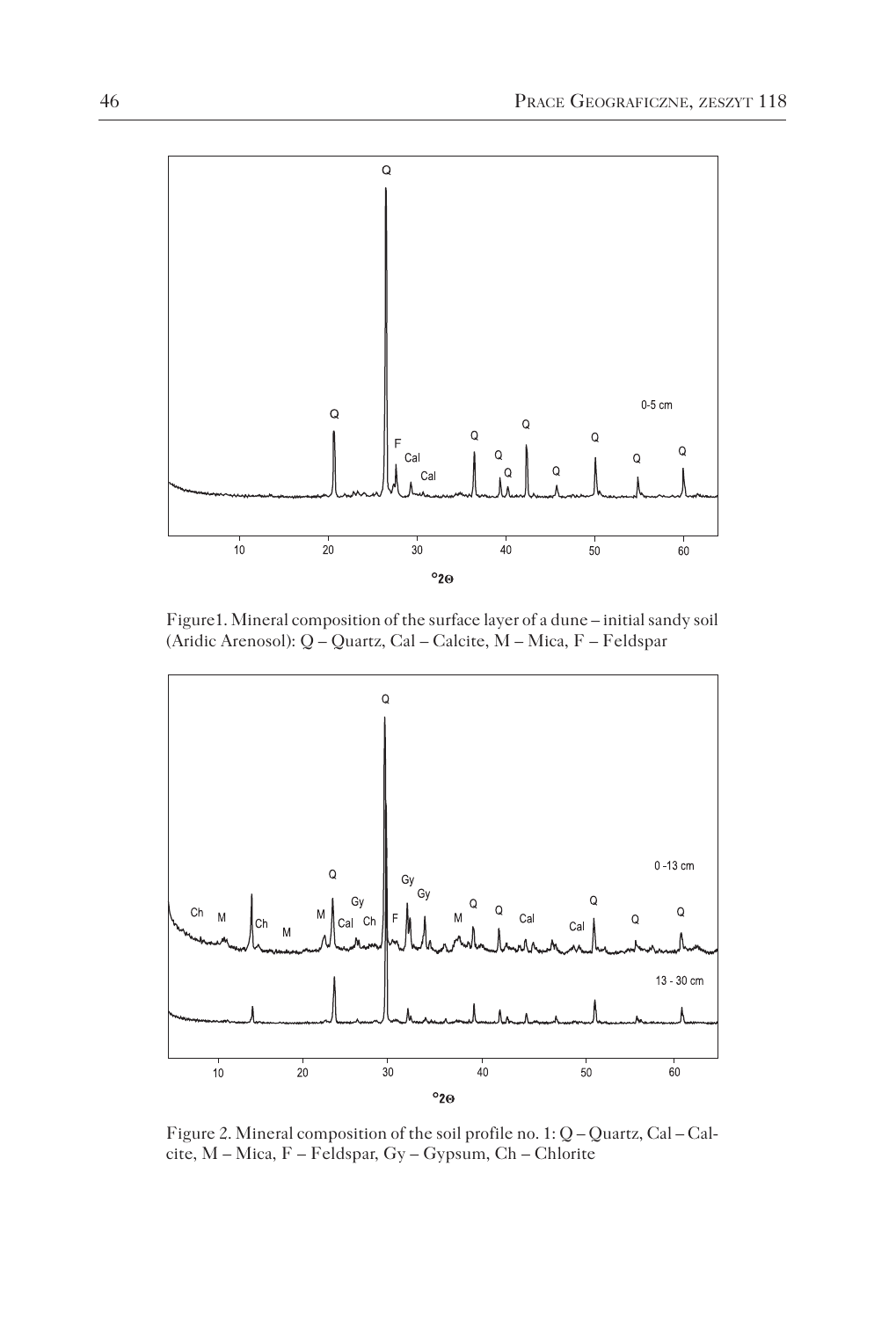

Figure 3. Mineral composition of the surface layer (0-5 cm) sediments of the Iriqui Lake: Q – Quartz, Cal – Calcite, M – Mica, F – Feldspar, Ch – Chlorite, Ab – Albite, K – Kaolinite, Dol – Dolomite, H – Hematite, Hb – Hornblende



Figure 4. Mineral composition of the soil profile No. 2: Q – Quartz, Cal – Calcite, M – Mica, F – Feldspar, Gy – Gypsum, Ch – Chlorite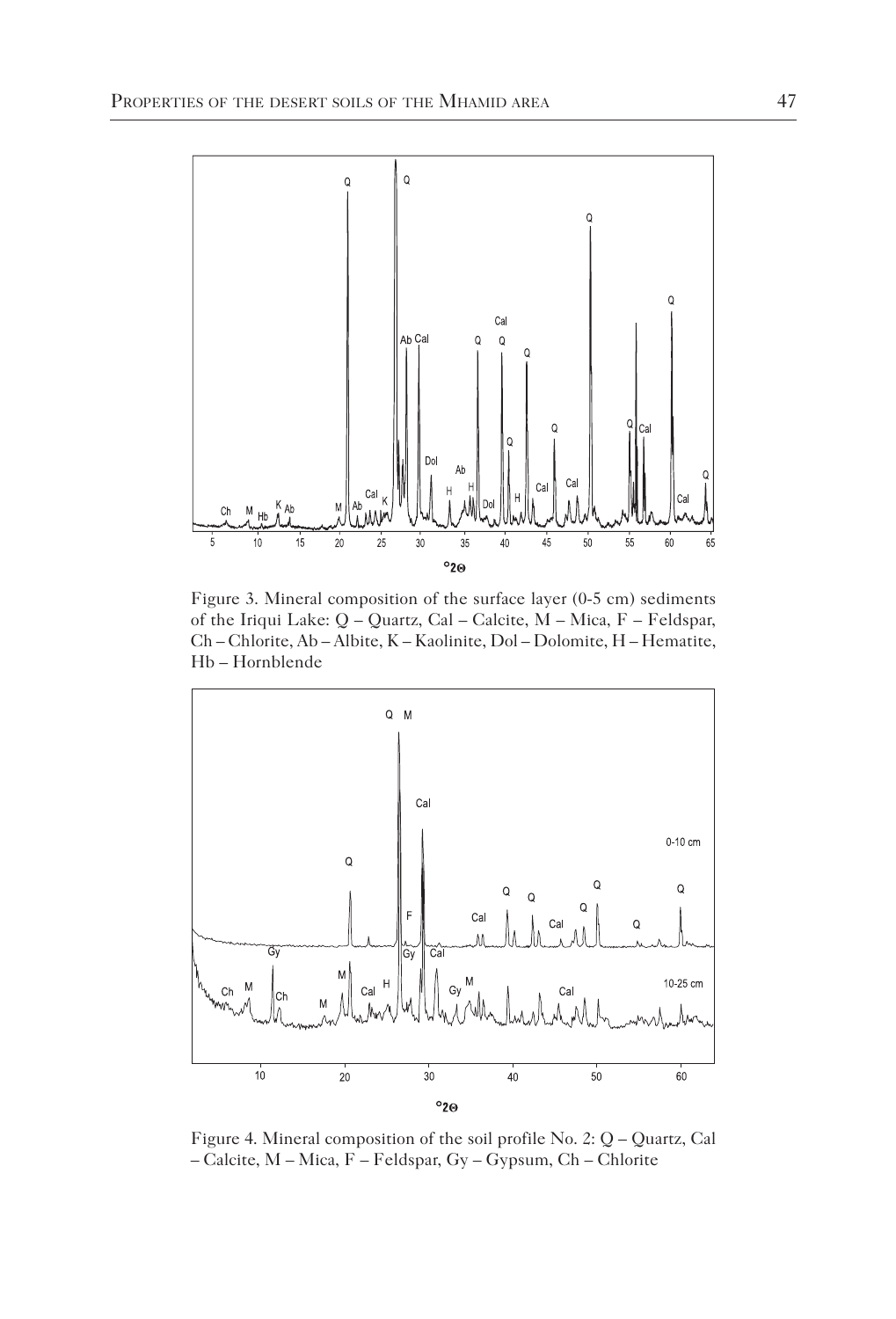The soil profile of these formations starts with fragile and cracked, few centimetre layer (usually  $-2$  cm) of light grey (5YR 7/1-7/2) carbonate-sulphate crust. Also typical clay takyric cracks occur. Below that dry and hard (cemented) brown-red (5YR 5/4-6/4) clay horizon rich in calcite and gypsum occurs (Figure 2). Profile No 1 is a good example of such soil. It is formed of dried and polygonally cracked bottom sediments of the Iriqui lake covered with white salt pan (Figures 2-3).

#### **Profile No 1.**

- *Acacs* 0-13 cm, light grey-brownish crust (7.5YR 7/2), texture loamy sand, fragile, easily cracked patches covered (encrusted) by gypsum and calcite salts, pH 8.4,  $CaCO<sub>3</sub>$  content – 10.9%,
- *1Bcsca* 13-30 cm, reddish-brown (5YR 3/4 ) silt loam, encrusted with gypsum and calcite, pH 8.0,  $CaCO<sub>3</sub>$  content – 7.9%,
- *2Bcsca* from 30 cm.
- Sample No. 2 is an example of desert soil, weakly crusted and formed on the Dra river alluvial sediments.

#### **Profile No 2. (Figure 4)**

- *Acacs* 0-13 cm, grey-brownish (7.5YR7/2), texture silty loam, shaly structure, weakly cemented by gypsum and calcite salts, pH 7.5,  $CaCO<sub>3</sub>$  content – 7.5%,
- *1Bcsca* 13-25 cm, reddish-brown (5YR 3/4 ) silty loam, hard, cemented by gypsum and calcite, pH 7.6,  $CaCO<sub>3</sub>$  content – 17.6%,

*2Bcsca* from 25 cm.

# **4. Conclusions**

- 1. Investigated soils show typical properties of the arid regions soils Aridisols.
- 2. Mineral composition of these soils shows a strong connection to the rock material of the Anti-Atlas and Jebel Bani Mountain range (considerable amount of feldspars and micas together with ferruginous lithoclasts).
- 3. Mineral composition of the sand dunes (ergs) in the Iriqui Lake area is connected to the mineral composition of the lacustrine bottom sediments of the lake.

### **References**

Bednarek R., Prusinkiewicz Z., 1997, *Geografia Gleb*, PWN, Warszawa.

- Brady N.C., Weil R.R., 1999, *The Nature and Properties of Soils*, Prentice Hall., Upper Saddle River New Jersey.
- Birkeland P.W., 1999, *Soils and Geomorphology*, Oxford Univ. Press.
- Boul S.W., Hole F.I., McCracken R.J., 1997, *Soil Genesis and Classification*, Iova State Univ. Press.
- Dłużewski M., Krzemień K., 2003, *Charakterystyka fizycznogeograficzna regionu Coude du Dra*, [in:] M. Dłużewski (ed.), *Współczesna ewolucja środowiska przyrodniczego regionu Coude du Dra (Maroko)*, Wyd. Akad. Dialog, Warszawa, 11-44.